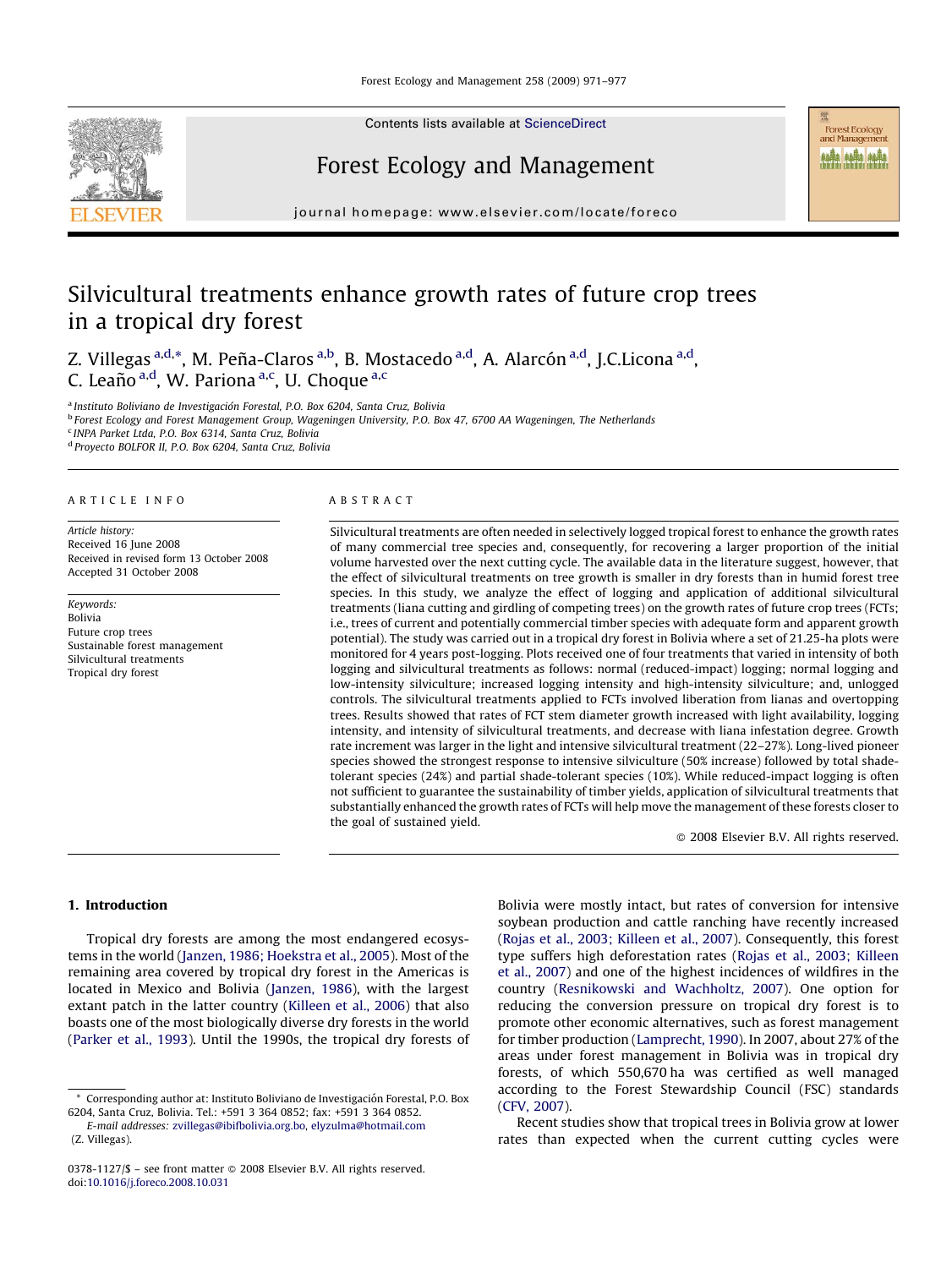established ([Dauber et al., 2005; Brienen and Zuidema, 2006](#page-6-0)). In the case of tropical dry forests in Bolivia, models have shown that only 13% of the volume harvested during the first commercial timber harvest will be recovered in time for the next planned harvest, i.e., at the end of the second cycle (25 years later; [Dauber](#page-6-0) [et al., 2005\)](#page-6-0). Hence, at least in terms of volume recovery, Bolivian tropical forests are not as resilient as was believed. One way to increase volume recovery is to enhance the growth rates of future crop trees (FCTs) by increasing light availability to their crowns by reducing competition from neighboring trees and lianas ([Dauber](#page-6-0) et al., 2005; Wadsworth and Zweede, 2006; Peña-Claros et al., [2008\)](#page-6-0). The effects of such silvicultural treatments have mostly been studied in tropical moist forests ([Wadsworth and Zweede,](#page-6-0) 2006; Peña-Claros et al., 2008), whereas little is known about their effects in tropical dry forests. Models simulating an improvement in growing conditions of FCTs in Bolivian dry forests resulted in a rather small increase in yield recovery rate between cutting cycles (from 13% to 16%; [Dauber et al., 2005\)](#page-6-0), but this estimate was not based on data from experimentally replicated plots where actual silvicultural treatments have been applied.

The Long-Term Silvicultural Research Program (LTSRP) in lowland Bolivia established a network of large-scale (20–27 ha) replicated plots that received one of four treatments that ranged in logging intensity and the intensity in application of additional silvicultural treatments (Peña-Claros et al., 2008). The LTSRP is currently underway in three different forest types that represent the major timber production regions in Bolivia. The large size of the LTSRP plots permits estimation of logistical feasibility and costeffectiveness of different silvicultural interventions while providing for realistic studies of the long-term impacts of silvicultural treatments on biodiversity, stand dynamics and ecosystem functions. These plots can also be used to assess the viability and trade-offs of other management options, such as the development of carbon sequestration reserves ([Blate, 2005](#page-6-0)). In this paper, we focus on the effects of different silvicultural treatments on growth rates of FCTs using two blocks of treatment plots established at the dry tropical forest site.

The objectives of this paper are: (1) to assess the effect of liana infestation and crown position on growth rates of FCTs; (2) to determine the effect of logging and additional silvicultural treatments (release of future crop trees from lianas and overtopping trees) on growth rates of FCTs; (3) to evaluate whether species belonging to different functional groups respond differently to logging and additional silvicultural treatments; and (4) to asses the effect of silvicultural treatments at species level. We predicted that growth rates of FCTs would increase with logging and silvicultural intensity and those treatment responses would be greater for light-demanding than for shade-tolerant species.

## 2. Methods

#### 2.1. Study area

The study was conducted on the 30,000 ha private property of INPA PARKET Ltda (hereafter INPA), 50 km southeast of the town of Concepción (16°06'S, 61°43'W). This area has been classified as supporting deciduous tropical dry forest, locally known as Chiquitano dry forest [\(Killeen et al., 2006\)](#page-6-0). The area is part of the Precambrian Chiquitano Shield, characterized by rolling hills with superficial thin oxisols, mostly derived from gneiss or other granitic rocks [\(Cochrane, 1973; Navarro and Maldonado, 2002\)](#page-6-0). The elevation varies between 400 and 500 m asl. Annual precipitation in the region is 1160 mm with a 4-month dry season from June to September, during which nearly all trees are deciduous. The annual mean temperature is  $23.8\text{ }^{\circ}$ C. For trees

with diameter at 1.3 m aboveground (DBH)  $\geq$  10 cm, the forest has an average density of 437 trees ha $^{-1}$ , basal area of 21 m<sup>2</sup> ha $^{-1}$ , and 34 species ha $^{-1}$ . There are at least 98 canopy tree species identified in INPA, 16 of which were harvested for timber at the beginning of this study (2002). The intended cutting cycle is 25 years and the company obtained Forest Stewardship Council certification for its management plan in 1999.

## 2.2. Experimental design

The study was carried out within the LTSRP plots established at INPA by the Instituto Boliviano de Investigación Forestal. At INPA, there are 8 plots with an average size of 21.25-ha, grouped in two blocks. Each block was established in a different logging compartment logged in a different year, using a randomized block design, for a total of 160 ha of study plots. All plots were first delineated on the ground using an inventory map to select areas with similar densities of harvestable trees. Plots were then randomly assigned to one of four treatments, except that the control treatment plots were located so as to maximize the area of adjacent unharvested forest.

Plots received one of four treatments that vary in management intensity consisting of: (a) unharvested, "control"; (b) harvested following the technical norms of the Bolivian forestry law, which requires the application of reduced-impact logging techniques, "normal"; (c) "light silviculture" plots harvested as the normal treatment but with application of additional, low-intensity silvicultural treatments; and, (d) "intensive silviculture" plots that were harvested at twice the intensity of the normal treatment and with application of more intensive silvicultural treatments (Table 1). The more intensive treatments were intended to enhance the growth of potential commercially marketable individuals, especially FCTs. FCTs are individuals of commercial species ([Table 2\)](#page-2-0) that are too small to be harvested in the first cutting cycle (i.e., 10–50 cm DBH for current commercial species and 20– 50 cm DBH for potentially commercial species) but that have adequate form (excellent to good stem quality and perfect to tolerable crown form; see Section [2.3](#page-2-0) for more details) and are expected to be harvested in the future. In the intensive silviculture treatment, a longer species list based on expected future marketability was used for defining FCTs [\(Table 2\)](#page-2-0).

LTSRP plots have a nested design in which trees  $\geq$ 40 cm in DBH are included in the entire plot, trees  $\geq$ 20 cm in DBH in the central

#### Table 1

Basic information on experimental design used to test the effect of logging and additional silvicultural treatments on future crop trees. The study is carried out in the LTSRP plots in a tropical dry forest in Bolivia that are on average 21.25-ha in size. LS = Light silviculture. IS = Intensive silviculture.

| Management practices                                                                                                                           | Treatments     |      |      |  |
|------------------------------------------------------------------------------------------------------------------------------------------------|----------------|------|------|--|
|                                                                                                                                                | Normal         | LS.  | IS.  |  |
| • Number of 21.25 ha plots                                                                                                                     | $\overline{2}$ | 2    | 2    |  |
| • Density of future crop trees (FCTs; in trees $ha^{-1}$ )                                                                                     | 17.2           | 14.6 | 19.6 |  |
| • Pre-harvest marking of FCTs $\geq 10$ cm DBH to<br>reduce damage during logging (in trees $ha^{-1}$ )                                        | $\Omega$       | 14.6 | 19.6 |  |
| • Lianas cut on FCTs 2–5 months before logging<br>(in trees liberated ha <sup>-1</sup> )                                                       | $\Omega$       | 7.1  | 10.2 |  |
| • Merchantable trees harvested using species-specific<br>minimum cutting diameters (40–50 cm in DBH)<br>(in trees harvested ha <sup>-1</sup> ) | 4.3            | 4.0  | 8.1  |  |
| • Post-harvest liberation of FCTs from overtopping<br>non-commercial trees by girdling<br>(in trees liberated $ha^{-1}$ )                      | $\Omega$       | 4.7  | 5.5  |  |
| • Number of non-commercial trees girdled to<br>liberate FCTs after logging (trees girdled $ha^{-1}$ )                                          | $\Omega$       | 2.6  | 2.5  |  |
| • Post-harvest girdling of non-commercial<br>trees $>40$ cm DBH (trees ha <sup>-1</sup> )                                                      | $\Omega$       | 0    | 0.8  |  |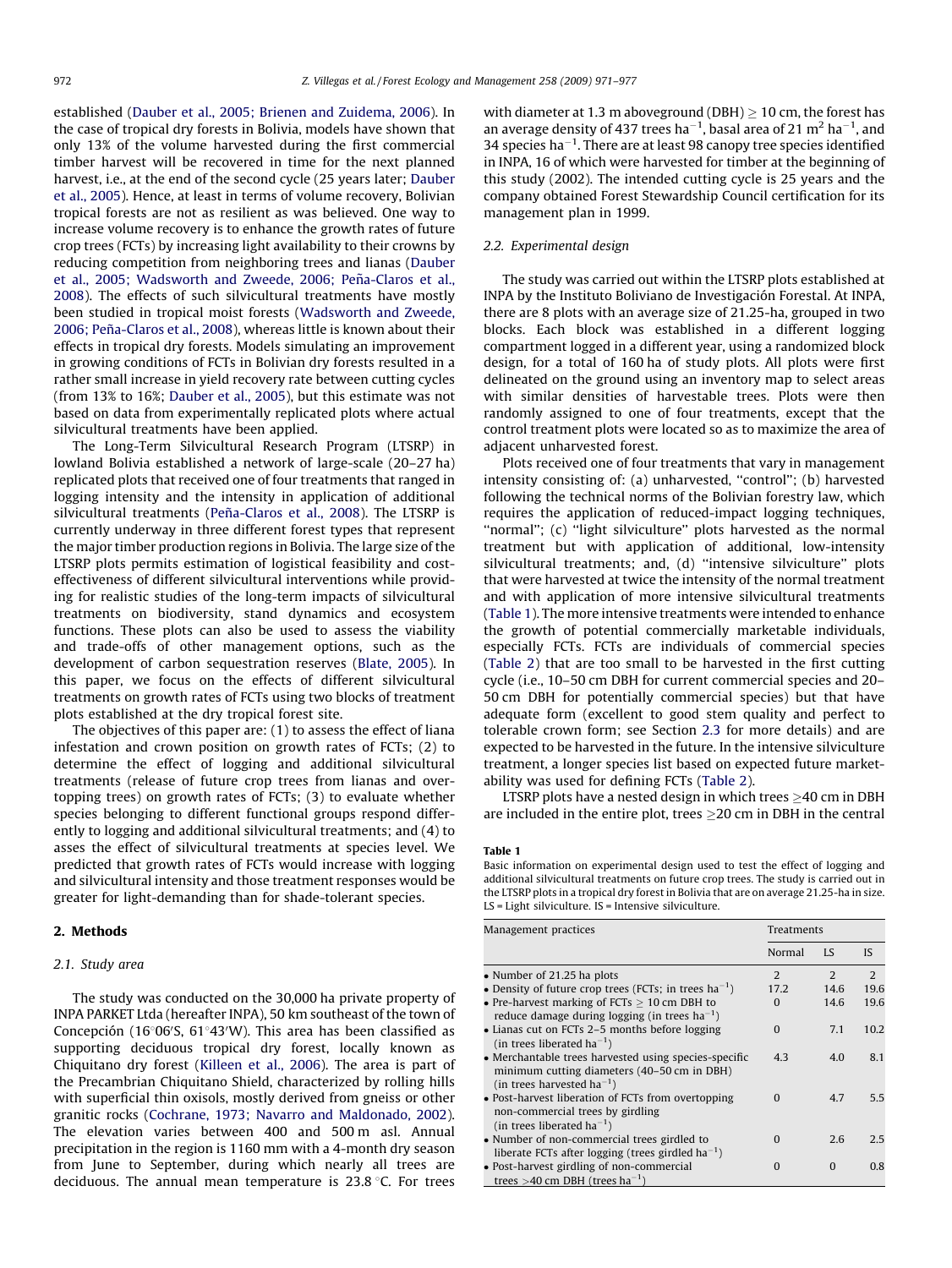#### <span id="page-2-0"></span>Table 2

The 24 species considered in INPA's forest management plan as currently and potentially commercial grouped into one of three functional groups: long-lived pioneers (LLP), partially shade-tolerant (PST), and totally shade-tolerant species (TST). LS = Light silviculture, IS = Intensive silviculture. MDC = minimum diameter for cutting.

| Scientific name             | Family<br>Functional group |            | Density $(\# \text{ ha}^{-1})$ | Species being<br>treated in |    |
|-----------------------------|----------------------------|------------|--------------------------------|-----------------------------|----|
| Acosmium cardenasii         | Fabaceae                   | <b>ST</b>  | 7.06                           |                             | IS |
| Amburana caerensis          | Fabaceae                   | <b>LLP</b> | 0.06                           | LS                          | IS |
| Anadenanthera culubrina     | Fabaceae                   | <b>LLP</b> | 6.97                           |                             | IS |
| Aspidosperma cylindrocarpon | Apocynaceae                | <b>PST</b> | 0.11                           |                             | IS |
| Aspidosperma subincarnum    | Apocynaceae                | <b>PST</b> | 0.80                           |                             | IS |
| Aspidosperma tomentosum     | Apocynaceae                | <b>PST</b> | 1.34                           |                             | IS |
| Astronium urundeuva         | Anacardiaceae              | <b>LLP</b> | 1.06                           | LS                          | IS |
| Caesalpinia pluviosa        | Fabaceae                   | <b>PST</b> | 5.56                           | LS                          | IS |
| Cedrela fissilis            | Meliaceae                  | <b>LLP</b> | 0.20                           | LS                          | IS |
| Centrolobium microchaete    | Fabaceae                   | <b>LLP</b> | 4.03                           | LS                          | IS |
| Cordia alliadora            | Boraginaceae               | <b>LLP</b> | 0.46                           |                             | IS |
| Guibourtia chodatiana       | Fabaceae                   | <b>PST</b> | 0.98                           | LS                          | IS |
| Hymenaea courbaril          | Fabaceae                   | <b>PST</b> | 0.63                           | LS                          | IS |
| Machaerium acutifolium      | Fabaceae                   | <b>PST</b> | 0.27                           |                             | IS |
| Machaerium scleroxylon      | Fabaceae                   | <b>LLP</b> | 1.09                           | LS                          | IS |
| Phyllostylon rhamnoides     | Ulmaceae                   | <b>PST</b> | 0.34                           |                             | IS |
| Platymiscium ulei           | Fabaceae                   | <b>LLP</b> | 0.08                           |                             | IS |
| Pterogyne nitens            | Fabaceae                   | <b>LLP</b> | 0.04                           | LS                          | IS |
| Schinopsis brasiliensis     | Anacardiaceae              | <b>LLP</b> | 0.15                           | LS                          | IS |
| Spondias mombin             | Anacardiaceae              | <b>LLP</b> | 0.30                           | LS                          | IS |
| Sweetia fruticosa           | Fabaceae                   | <b>PST</b> | 2.01                           | LS                          | IS |
| Tabebuia impetiginosa       | Bignonaceae                | <b>LLP</b> | 0.06                           |                             | IS |
| Tabebuia serratifolia       | Bignonaceae                | <b>LLP</b> | 2.01                           | LS                          | IS |
| Zeyheria tuberculosa        | Bignonaceae                | <b>LLP</b> | 0.76                           | LS                          | IS |

half of the plot, and trees  $\geq$ 10 cm in DBH in four 1-ha subplots. However, to increase the sample size of FCTs to which silvicultural treatments were applied, all trees fulfilling the FCT criteria were located in the entire 21.25-ha of the light silviculture (577 trees) and intensive silviculture (761 trees) treatment plots (i.e. trees were sample in 42.50 ha per treatment). FCTs in the normal treatment were defined in the lab by selecting trees that had excellent to good stem quality and perfect to tolerable crown form (see Section 2.3. for more details; 763 trees selected). The FCTs in the normal treatment were used for comparison as these trees were growing in logged plots, but did not receive additional silvicultural treatments. Silvicultural treatments applied to FCTs to enhance growth rates were the following: cutting of lianas growing on FCTs that had their stems below the projected crown area of the tree (on average 5–6 lianas per tree were cut using a machete); and girdling of competing trees with a chainsaw, followed by application of the 2.4-D herbicide (at 20% solution) in the girdle cuts (Table 2).

Plots were installed in 2002 (block 1) and 2003 (block 2) and they were harvested by the concession workers 2–6 months after plot installation. Depending on the treatment, harvesting intensity ranged from 4 to 8 trees per ha, which resulted in 6.3–7.1% of the area being included in logging gaps or skid trails [\(Mostacedo et al.,](#page-6-0) [2006\)](#page-6-0). All plots were harvested using reduced-impact logging techniques, which included pre-harvest inventory of merchantable trees larger than the species-specific minimum cutting diameters (40–50 cm DBH), lianas cut on merchantable trees 3–5 months before logging, skid trial planning, retention of 20% of merchantable commercial trees, and directional felling.

## 2.3. Measurements

Trees were measured at plot installation and then 1, 2, and 4 years after treatment application. All FCTs growing in the light and intensive silvicultural treatments were also measured at those times. During each evaluation, we measured for each FCT the DBH, crown position index, crown form, degree of liana infestation and stem quality. The crown position index (referred hereafter as the light availability) had the following categories [\(Clark and Clark,](#page-6-0) [1992\)](#page-6-0): 1 = no direct light, 2 = moderate to substantial lateral light, 3 = over-head light on part of the crown, 4 = full overhead light and 5 = emergent crown that receives light from all directions. The crown form had the following categories ([Alder and Synnott,](#page-6-0) [1992\)](#page-6-0):  $1 = perfect$ ,  $2 = good$ ,  $3 = tolerable$ ,  $4 = bad$  or damage, 5 = severely damage or without crown. Liana infestation was categorized using the following categories ([Alder and Synnott,](#page-6-0) [1992\)](#page-6-0):  $1 = no$  lianas;  $2 = li$ anas on stem;  $3 = li$ anas on stem and crown; and 4 = lianas completely covering the crown. Stem quality was categorized using the following categories ([Alder and Synnott,](#page-6-0) [1992\)](#page-6-0): 1 = perfect stem, 2 = stem with some irregularities, 3 = irregular, hollow, damaged stem. Commercial and potentially commercial species were assigned to one of the following three functional groups based on existing classifications ([Jardim et al.,](#page-6-0) [2003; Mostacedo et al., 2003; Justiniano et al., 2004; Poorter and](#page-6-0) [Bongers, 2006](#page-6-0)): long-lived pioneer species; partial shade-tolerant species; and total shade-tolerant species.

#### 2.4. Data analysis

Growth rates were calculated for each tree using a simple linear regression with DBH as the dependent variable and time as the independent variable (i.e. the 4 measurement dates). The slope of the regression gives the growth rate in cm day<sup>-1</sup>, which was consequently multiplied by 365 to obtain the growth rate in  $cm$  year<sup>-1</sup>. Trees whose DBH was estimated due to presence of buttresses or lianas, were excluded from the analysis to avoid errors on individual computed growth rates.

To determine treatment effects on crown position and liana infestation of remnant trees, we first tested if trees growing in the different treatments varied significantly in these variables at plot installation (time 0). Given that both average light availability and liana infestation were significantly different among treatments before treatment application (for light availability, Kruskal–Wallis, d.f. = 2,  $\chi$  = 7.02,  $p$  = 0.03; for liana infestation, Kruskal–Wallis, d.f. = 2,  $\chi$  = 14.87,  $p$  = 0.01), we could not use a repeatedmeasurements ANOVA. Therefore, we calculated the change in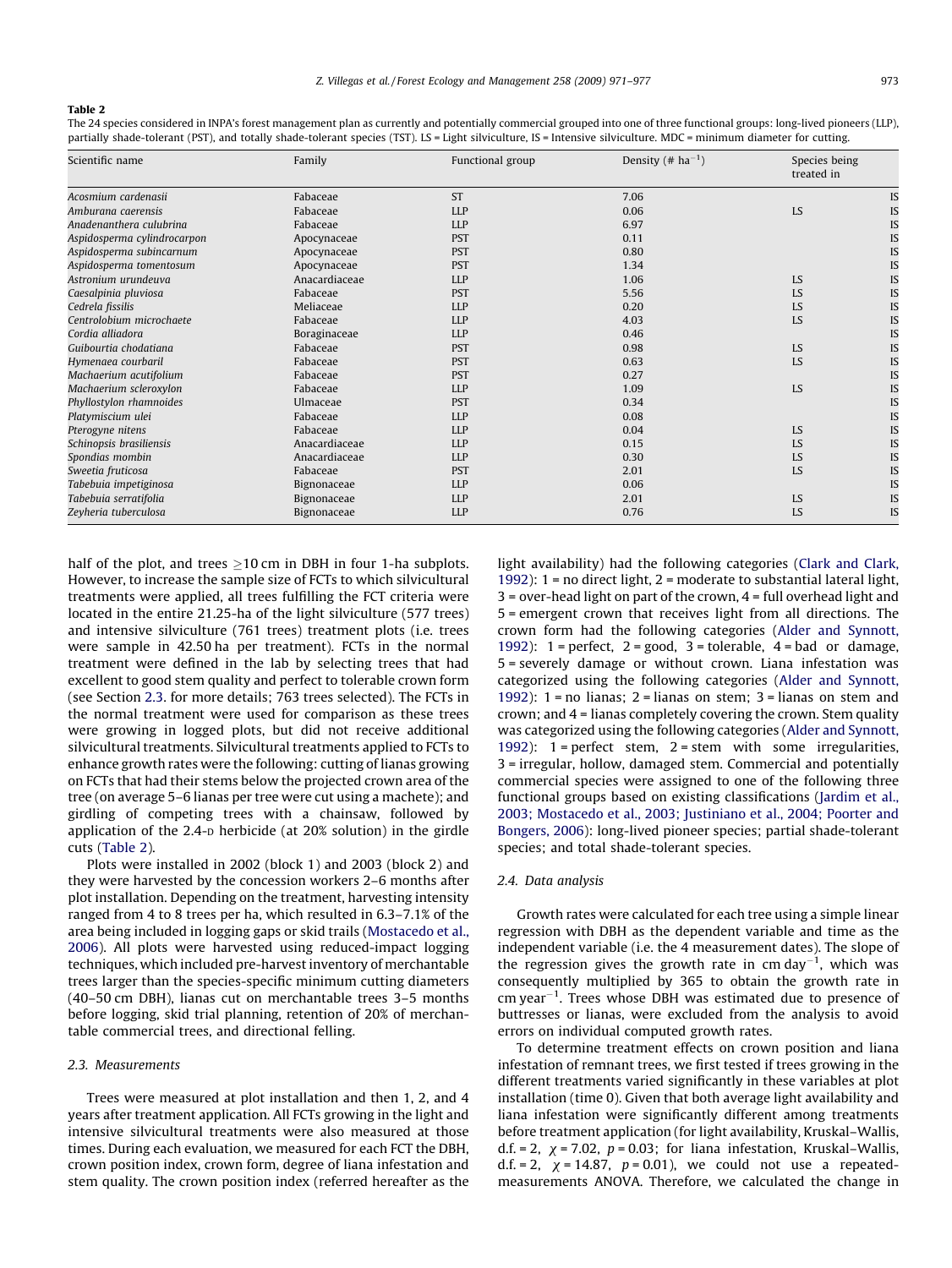<span id="page-3-0"></span>light availability and liana infestation between the last (4 years post-treatment) and the first (pre-treatment) measurements. A positive change in crown position denotes an improvement in light availability over time, while a negative change in liana infestation denotes a decrease in liana infestation over time. To determine the effect of treatment on the change in light availability and liana infestation, we used a Kruskal–Wallis test, followed by Mann– Whitney tests of differences among treatments.

To determine the effect of treatment and functional group on FCT growth rates, a two-way ANOVA was performed with treatment and functional group as factors, and DBH at plot installation as covariate. Additionally, to determine to what extent variation in diameter growth rates can be attributed to individual tree characteristics, a two-way ANOVA was performed using tree characteristics (liana infestation and light availability, both 1 year after logging as factors, and DBH as covariate. We used the tree characteristics measured 1 year after logging in the ANCOVA because this measurement was more highly correlated with growth rate than the other measurements taken (data not shown).

The direct effects of silvicultural treatments on tree diameter growth were analyzed using ANOVAs, with girdling (naturally free, overtopped, liberated through logging, and liberated through girdling) and liana cutting treatments (naturally free of lianas, liberated from lianas, and infested with lianas) as factors. In addition, to assess the combined effect of the two FCT liberation treatments, all 12 possible combinations between the two treatments were grouped in 5 categories: ''no treatment'', including FCTs that needed one or both treatments but did not receive either of them; ''naturally free'' were FCTs growing naturally without lianas and without overtopping competitors; ''both treatments'' included FCT that were liberated actively both from lianas and from overtopping trees either by girdling or harvesting; ''liberated through girdling/harvesting'' included FCT that were only liberated from overtopping competitors through girdling or harvesting; and ''liberated from lianas'' included FCT that were liberated from lianas only. This new grouping was chosen to avoid having none or few individuals in some of the 12 possible combinations of the two treatments. To test if there were differences among categories of the combined treatments in terms of growth rates, an ANOVA was used.

To study the treatment effects at the species level, ANOVAs were performed with treatment as factor and growth rates as the dependent variable. Species having <15 individuals were excluded from the analysis; consequently, the analysis was carried out for only 12 of the 24 commercial and potentially commercial species included in the study [\(Table 2](#page-2-0)).

We transformed growth rates using a square root function to meet normality and homogeneity of variances assumptions. For all the analyses, each tree was used as replicate and the Tukey pair comparisons were used as a post hoc test. Differences were considered significant at  $p < 0.05$ . All statistical analyses were carried out using SPSS 12.0.1.

## 3. Results

Changes in light availability through time did not differ among treatments (Kruskal–Wallis, d.f. = 2,  $\chi$  = 2.37,  $p$  = 0.31), although there was a tendency for an increase in light availability as treatment intensity increased (Fig. 1A). On the other hand, changes in liana infestation varied with treatment (Kruskal–Wallis, d.f. = 2,  $\chi$  = 54.5,  $p$  < 0.001). Liana infestation diminished more in the light silviculture treatment than in the intensive silviculture treatment, while it increased in normal treatment (Fig. 1B).

FCTs generally grew faster with an increase in size (ANCOVA,  $F_{1,1813} = 6.51$ ;  $p = 0.011$ ), and as light availability increased



Fig. 1. Average change in light availability (A) and liana infestation (B) pre and posttreatment application in a tropical dry forest in Bolivia. Different letters indicate significant differences in liana infestation at  $p < 0.05$ . Data are means  $\pm$  SE. n = 2014.

(ANCOVA,  $F_{4,1813}$  = 2.97;  $p$  = 0.019) and degree of liana infestation decreased (ANCOVA,  $F_{3,1813} = 3.52$ ;  $p = 0.015$ ). The response to improved light availability did not vary with liana infestation degree (ANCOVA, for light availability  $\times$  liana infestation,  $F_{11,1813}$  = 0.66;  $p$  = 0.77), although trees free of lianas tended to respond stronger than trees with lianas (Fig. 2).

Growth rates of FCTs were affected by treatment and functional group but not by DBH (ANCOVA, for DBH:  $F_{1,1832} = 1.65$ ;  $p = 0.20$ ). FCTs grew faster in the light and intensive silviculture treatment than in the normal treatment (ANCOVA, for treatment:  $F_{2.1832}$  = 26.6,  $p < 0.001$ ; [Fig. 3A](#page-4-0)). Partial shade-tolerant trees grew faster than total shade-tolerant and long-lived pioneer trees (ANCOVA, for functional group:  $F_{2,1832}$  = 51.5,  $p \le 0.001$ ; [Fig. 3](#page-4-0)B). The response of functional groups to treatments was not the same (ANCOVA, for treatment  $\times$  functional group:  $F_{3,1832}$  = 3.14, p = 0.024), as partial shadetolerant trees grew faster in the light silviculture treatment than in the intensive silviculture treatment [\(Fig. 3B](#page-4-0)).



Fig. 2. The effect of crown position and liana infestation on average growth rate (mean  $\pm$  1SE) of future crop trees (4 years post-treatment) in a managed tropical dry forest in Bolivia. Liana infestation and crown position correspond to data collected 1 year after plot establishment. Back-transformed data are presented for a tree with a standardized DBH of 29.6 cm. Different letters indicate significant differences in crown position at  $p < 0.05$ .  $n = 1813$ .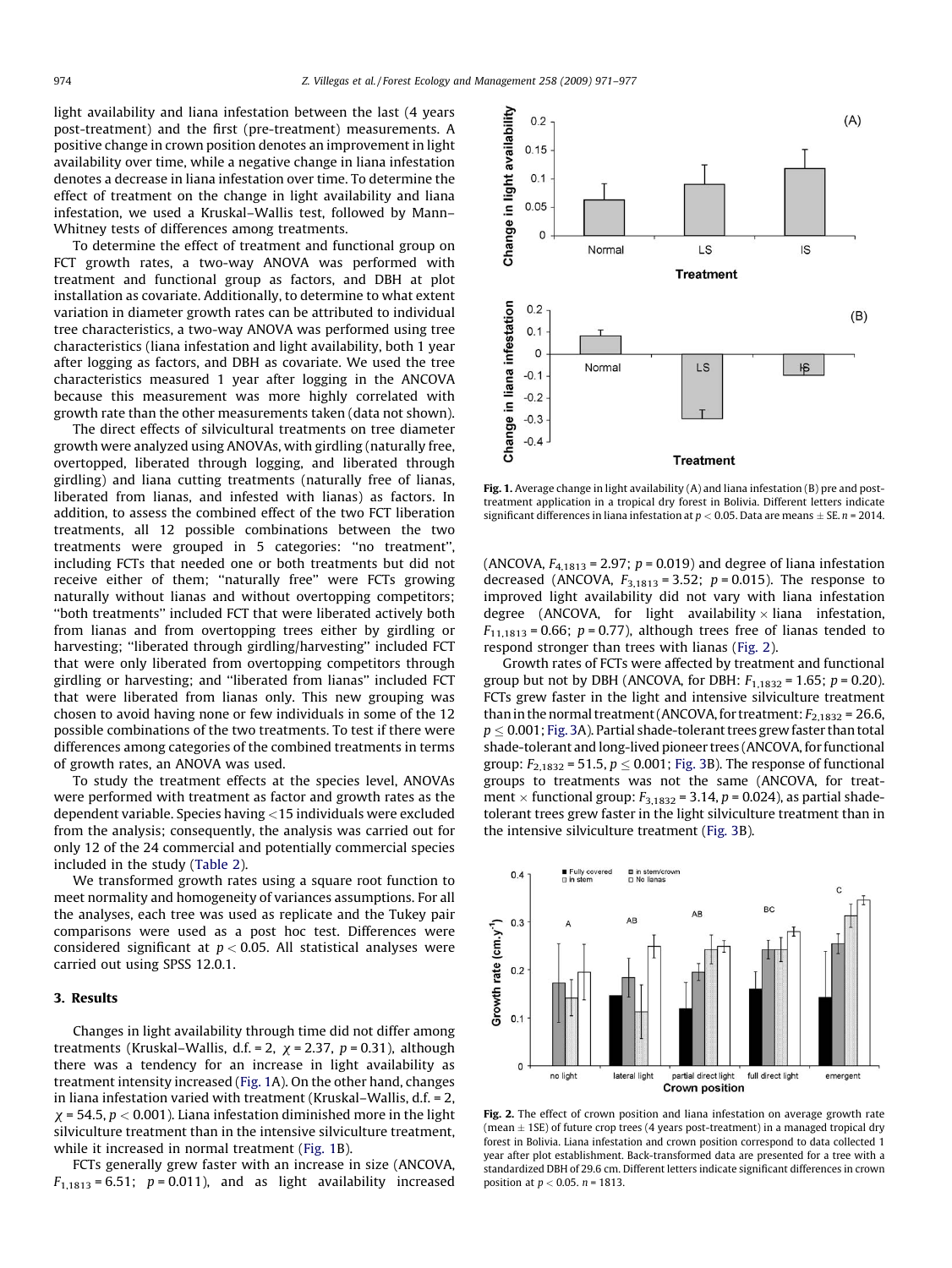<span id="page-4-0"></span>

Fig. 3. Average growth rates (mean  $\pm$  1SE; 4 years post-treatment) of future crop trees (FCTs) growing in plots that received different treatments in a Bolivian tropical dry forest; per treatment (A) and per treatment and functional group (B). Data are presented are back-transformed and for a tree with a standardized DBH of 29.6 cm. There were not total shade-tolerant trees in the light silvicultural treatment because this species is not currently being harvested. Different letters indicate significant differences at  $p < 0.05$ . Normal,  $n = 761$ ; LS = Light silviculture,  $n = 577$ ; IS = Intensive silviculture,  $n = 763$ ; LLP = Long-lived pioneer,  $n = 599$ ; PST = partially shade-tolerant,  $n = 1078$ ; ST = shade-tolerant,  $n = 424$ .

Both treatments applied to liberate FCTs resulted in higher growth rates (Fig. 4). FCTs liberated from lianas grew faster than trees infested with lianas and trees that were naturally free from lianas (ANOVA,  $F_{2,2098}$  = 29.37,  $p \le 0.001$ ; Fig. 4A). FCTs from which overtopping neighbors were removed by girdling or through logging had higher growth rates than overtopped trees but grew at rates similar to those that were naturally free (ANOVA,  $F_{3,2097}$  = 21.57,  $p < 0.001$ ; Fig. 4B). Finally, trees that received at least one of the two silvicultural treatments grew faster than trees that were infested or suppressed. Liberated trees had the same growth rate that trees naturally free (ANOVA,  $F_{4,2096}$  = 13.99,  $p \le 0.001$ ; Fig. 4C).

Species varied substantially in their growth rates, from species like Schinopsis brasiliensis with an average growth rate of 0.45 cm  $y^{-1}$ to species like Centrolobium microchaete and Aspidosperma cylin*drocarpon with an average growth rate of 0.11 and 0.10* cm  $y^{-1}$ , respectively. Of the 12 species for which statistical analysis could be carried out, 6 of them grew faster in the intensive silvicultural treatment than in the normal one. Another 5 species tended to show the same pattern, but treatments were not significantly different, probably due to lower number of individuals.

## 4. Discussion

Numerous recent studies have called for the application of silvicultural treatments to help move current tropical forest management towards sustainable forestry [\(Lamprecht, 1990; Silva](#page-6-0) [et al., 1995; Fredericksen et al., 2003; Dauber et al., 2005; Schulze](#page-6-0) [et al., 2005; Keller et al., 2007; Sist and Ferreira, 2007; Zarin et al.,](#page-6-0)



Fig. 4. The effect of specific silvicultural treatments on the growth rate of future crop trees (4 years post-treatment); liana cutting (A), liberation from overtopping trees (B) and both treatments combined (C). Back-transformed data are presented (mean  $\pm$  1SE). Different letters indicate significant differences at  $p < 0.05$ . LS = Light silviculture. IS = Intensive silviculture.  $n = 2101$ .

2007; Peña-Claros et al., 2008). Given that tropical dry forest trees have lower growth rates than trees in other forest types [\(Dauber](#page-6-0) [et al., 2005](#page-6-0)), we questioned whether dry forests would also show a positive effect of reduced-impact logging and additional silvicultural treatments on future crop tree growth rates.

Growth rates of FCTs increased 22–27% in response to logging and application of additional silvicultural treatments compared to the normal logging treatment (Fig. 3A). Similar responses were observed in more humid tropical forests [\(Silva et al., 1995;](#page-6-0) [Wadsworth and Zweede, 2006](#page-6-0)), including a moist tropical forest in Bolivia (Peña-Claros et al., 2008). The increase in growth rates is probably due to an increase in light availability and a decrease in liana infestation ([Fig. 1](#page-3-0)). Logging intensity was higher in the intensive treatment than in the normal treatment, and therefore, a larger proportion of the area was occupied by logging gaps and skid trails [\(Mostacedo et al., 2006](#page-6-0)), which likely resulted in an increase in light availability. Although treatments did not differ significantly in terms of changes in light availability [\(Fig. 1](#page-3-0)A), the use of additional silvicultural treatments, such as liana cutting and girdling of overtopping trees, has also resulted in increased light availability for FCTs. Moreover, the application of liana cutting on FCTs resulted in less lianas in the light and intensive silviculture treatments than in the normal treatment ([Fig. 1](#page-3-0)B). It is possible that liana cutting has not only resulted in an improvement in light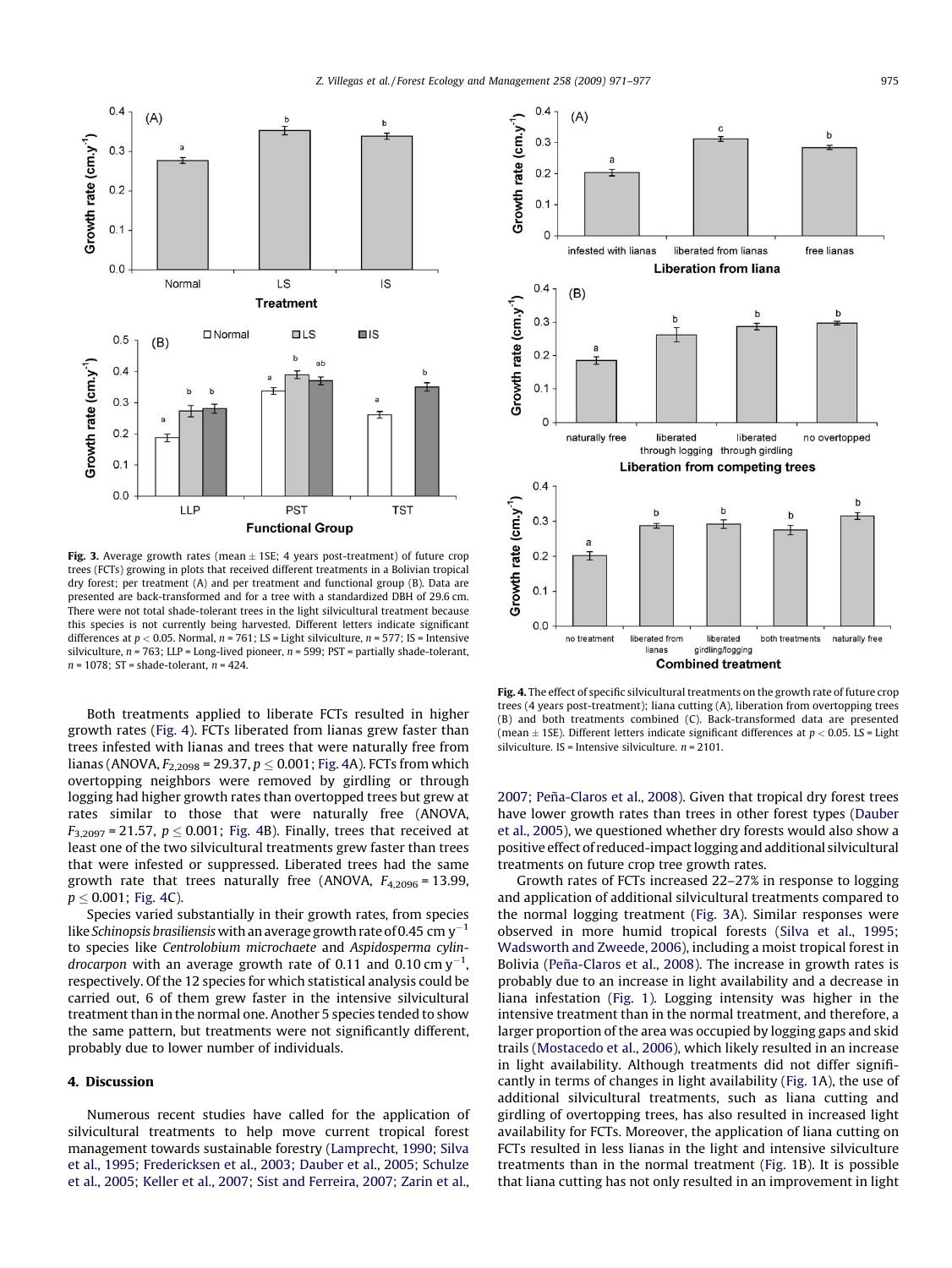#### Table 3

Average growth rates (cm y<sup>-1</sup>; for 4 years post-treatment) of future crop trees (FCTs) of commercial and potentially commercial species growing in plots that received different treatments in a Bolivian tropical moist forest. Back transformed data are presented. When treatments had effects on growth rates, differences are shown with lower case letters. %change was calculated by dividing growth rate observed after intensive silviculture treatment by growth rate observed after normal logging. N = Normal, LS = light silviculture, IS = intensive silviculture. ns = not significant; nd = no data.

| Scientific name          | F     | $\boldsymbol{p}$ | N                 | Treatments LS     | IS                | N   | %Change        |
|--------------------------|-------|------------------|-------------------|-------------------|-------------------|-----|----------------|
| Long-lived pioneer       |       |                  |                   |                   |                   |     |                |
| Anadenanthera culubrina  | 0.29  | ns               | 0.43              | 0.42              | 0.44              | 458 | $\overline{4}$ |
| Astronium urundeuva      | 1.32  | ns               | nd                | 0.31              | 0.26              | 57  |                |
| Centrolobium microchaete | 7.90  | < 0.001          | 0.14 <sup>a</sup> | $0.15^{b}$        | 0.24 <sup>c</sup> | 245 | 65             |
| Machaerium scleroxylon   | 1.67  | ns               | 0.22              | 0.28              | 0.33              | 66  | 49             |
| Tabebuia serratifolia    | 5.01  | 0.01             | 0.16 <sup>a</sup> | 0.32 <sup>c</sup> | 0.21 <sup>b</sup> | 99  | 28             |
| Zeyheria tuberculosa     | 1.10  | ns               | 0.05              | 0.07              | 0.12              | 43  | 124            |
| Partially shade-tolerant |       |                  |                   |                   |                   |     |                |
| Aspidosperma tormentosum | 1.46  | ns               | 0.19              | nd                | 0.22              | 76  | 14             |
| Caesalpinea pluviosa     | 3.43  | 0.03             | 0.31 <sup>a</sup> | $0.33^{b}$        | 0.41 <sup>c</sup> | 294 | 33             |
| Guibourtia chodatiana    | 6.23  | < 0.001          | 0.14 <sup>a</sup> | 0.29 <sup>b</sup> | 0.40 <sup>c</sup> | 48  | 185            |
| Hymenaea courbaril       | 0.32  | ns               | 0.15              | 0.21              | 0.20              | 34  | 35             |
| Sweetia fruticosa        | 4.63  | < 0.001          | 0.10 <sup>a</sup> | Nd                | 0.17 <sup>b</sup> | 114 | 64             |
| Totally shade-tolerant   |       |                  |                   |                   |                   |     |                |
| Acosmium cardenasii      | 24.93 | < 0.001          | 0.22 <sup>a</sup> | nd                | 0.31 <sup>b</sup> | 433 | 40             |

conditions but also in a reduction in competition for soil water ([Perez-Salicrup and Barker, 2000\)](#page-6-0) or soil nutrients. These results support recommendations that additional silvicultural treatments are needed to increase growth rates of trees, and consequently, increase the likelihood of recovery of harvestable volume in the following cutting cycle ([Dauber et al., 2005\)](#page-6-0).

In relative terms, the long-lived pioneer species improved their growth rates more than total shade-tolerant and partial shadetolerant species ([Fig. 3B](#page-4-0)). The long-lived pioneer species grew 50% faster in the intensive silvicultural treatment than after normal logging, while the total shade-tolerant grew 24% and partial shadetolerant 10% faster, respectively. These results differed from the results found in a similar experiment carried out in our moist forest site in Bolivia, where total shade-tolerant species had the strongest response to silvicultural treatments (Peña-Claros et al., 2008). The fact that different functional groups react differently to silvicultural treatments in dry and moist forests may be related to differences in forest structure between these forests. The moist forest has a taller, denser and more evergreen canopy. Under these conditions, individuals of long-lived pioneer can only persist in relatively large gaps, whereas the other groups can persist under shadier conditions (Peña-Claros et al., 2008); consequently, their growth response to the increase in light due to logging is only modest (12%) compared to the other groups, because they are already growing under relatively well-lit conditions. The dry forest has, in contrast a lower and (seasonally) more open canopy, which is mainly composed of leguminous trees with small leaflets (IBIF, unpublished data) that allow the passage of much light. Under these conditions, long-lived pioneer species can still persist under in the canopy. Therefore, this group benefits as well from increased light levels due to logging and additional silvicultural treatments (i.e. liberation from competing trees and lianas). Because these long-lived pioneers have a higher growth potential than the other functional groups [\(Delcamp et al., 2008](#page-6-0)), they show a stronger growth response ([Fig. 3B](#page-4-0)).

Both liana cutting and girdling of overtopping trees resulted in faster growth rates of FCTs ([Fig. 4](#page-4-0)A–C). Liberated trees grew at similar rates as those naturally growing under good conditions, i.e., free of lianas and overtopping trees. This result indicates that the application of liberation treatments creates better growing conditions for treated trees at least for 4 years after treatment application. It is likely that the positive effect of the treatments will disappear over time as was observed in the CELOS system [\(de Graaf](#page-6-0) [et al., 1999](#page-6-0)). Due to lack of long-term data, it is currently unclear when and how frequently liberation treatments should be applied to maintain high growth rates, and whether forest managers will be interested in doing so given their low profit margins after the first harvest and the difficulty in re-establishing access to previously harvested areas [\(Rice et al., 1997; Barreto et al.,](#page-6-0) [1998; de Graaf et al., 1999; Holmes et al., 2002; Pearce et al., 2002\)](#page-6-0). Nevertheless, there is also the possibility that once FCTs are released, they will be able to maintain their high growth rates for longer periods of time. Tree ring analysis suggest that trees have different ways to reach the canopy and that a percentage of them are able to maintain high growth rates for many years after a release event (cf., one sustained release; [Brienen and Zuidema,](#page-6-0) [2006\)](#page-6-0). Additionally, growth differences among trees of a given species often persist over time, which means that fast-growing individuals can maintain rapid growth rates throughout their lives ([Brienen and Zuidema, 2007](#page-6-0)).

The effect of additional silvicultural treatments (i.e., liana cutting and girdling of competing trees) on species-specific growth rates was larger than expected for tropical dry forests. Models simulating an improvement in growing conditions of FCTs in Bolivian dry forests predicted that species-specific growth rates would increase on average by 22% ([Dauber et al., 2005\)](#page-6-0). In contrast, we found that when FCTs of commercial and potentially commercial species were liberated from lianas and overtopping competitors, their growth rates increased on average by 58% (Table 3). The higher growth rates observed suggest a greater potential recovery of harvestable volume in the next cutting cycle than predicted by [Dauber et al. \(2005\)](#page-6-0) if silvicultural treatments are applied. It is also worth mentioning that the application of additional silvicultural treatments to FCTs results in higher increments in the dry forest (58%) than in the moist forest (46%; Peña-Claros et al., 2008), which was not expected considering the fact that dry forests are exposed to longer periods of drought than moist forests.

Silvicultural treatments have positive effects on growth rates of FCTs not only in humid forests but also in tropical dry forests. Using reduced-impact logging techniques to assure reduce damage to the residual stand coupled with the liberation of FCTs from lianas and overtopping non-merchantable trees will lead to higher recovery rates of timber volume for the next cutting cycle.

### Acknowledgments

This research is part of the Long-Term Silvicultural Research Program of IBIF, financially supported by the BOLFOR project,